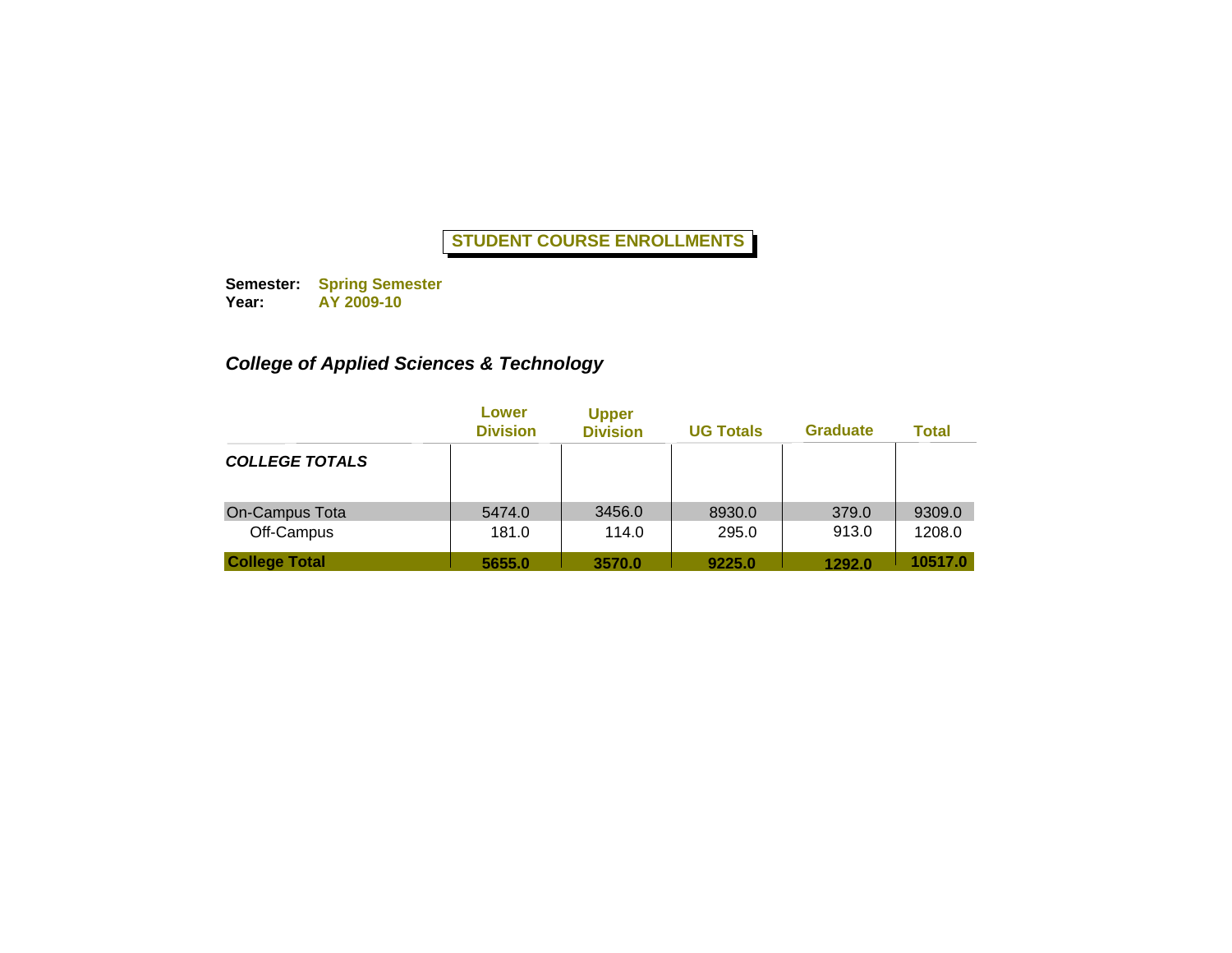**Semester: Year: Spring Semester AY 2009-10**

# *College of Architecture & Planning*

|                              | Lower<br><b>Division</b> | <b>Upper</b><br><b>Division</b> | <b>UG Totals</b> | <b>Graduate</b> | <b>Total</b>    |
|------------------------------|--------------------------|---------------------------------|------------------|-----------------|-----------------|
| <b>COLLEGE TOTALS</b>        |                          |                                 |                  |                 |                 |
| On-Campus Tota<br>Off-Campus | 988.0<br>11.0            | 504.0<br>205.0                  | 1492.0<br>216.0  | 655.0<br>98.0   | 2147.0<br>314.0 |
| <b>College Total</b>         | 999.0                    | 709.0                           | 1708.0           | 753.0           | 2461.0          |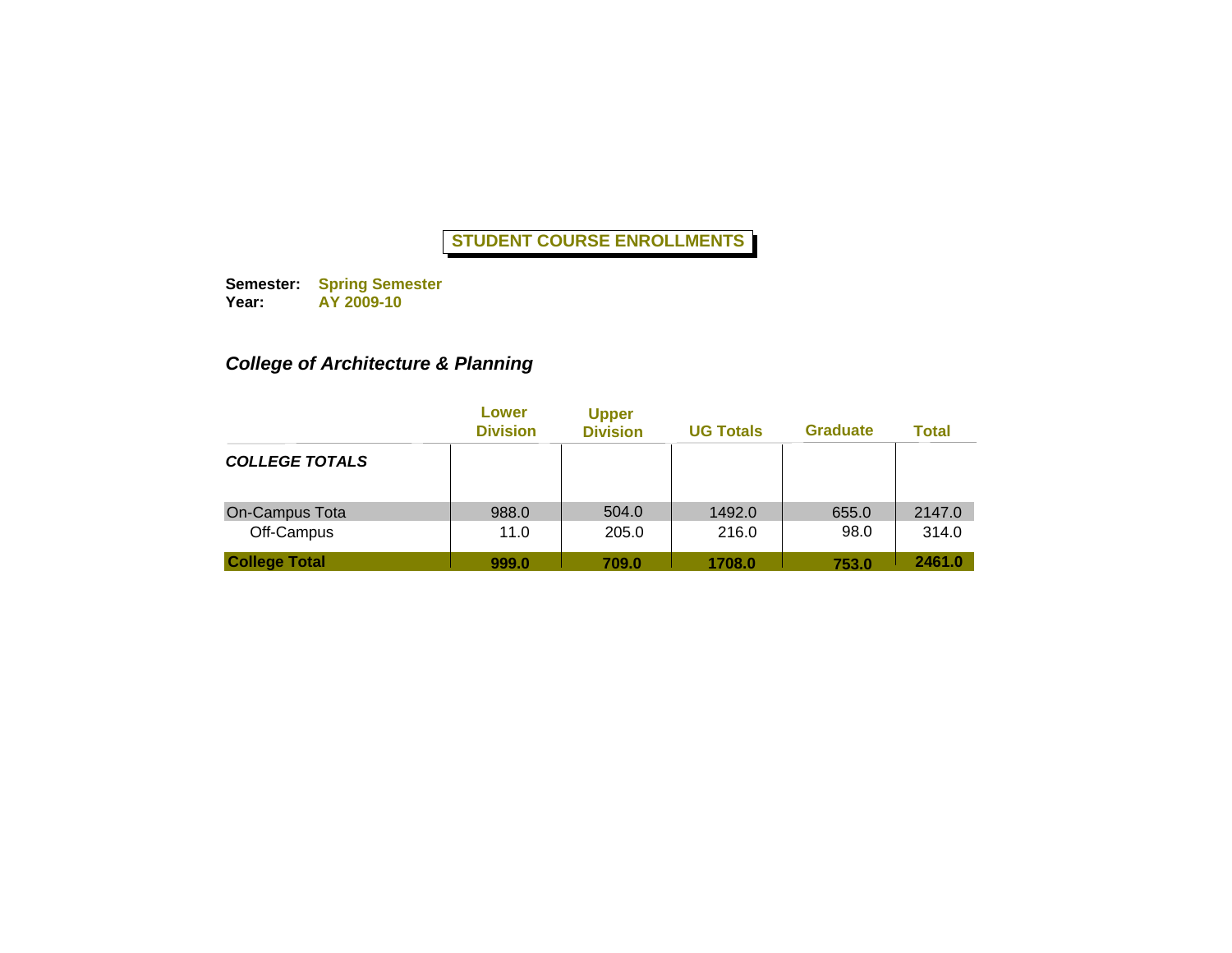**Semester: Year: Spring Semester AY 2009-10**

# *College of Business*

|                                    | Lower<br><b>Division</b> | <b>Upper</b><br><b>Division</b> | <b>UG Totals</b> | <b>Graduate</b> | <b>Total</b>     |
|------------------------------------|--------------------------|---------------------------------|------------------|-----------------|------------------|
| <b>COLLEGE TOTALS</b>              |                          |                                 |                  |                 |                  |
| On-Campus Tota                     | 4258.0                   | 3713.0                          | 7971.0           | 330.0           | 8301.0           |
| Off-Campus<br><b>College Total</b> | 1092.0<br>5350.0         | 245.0<br>3958.0                 | 1337.0<br>9308.0 | 299.0<br>629.0  | 1636.0<br>9937.0 |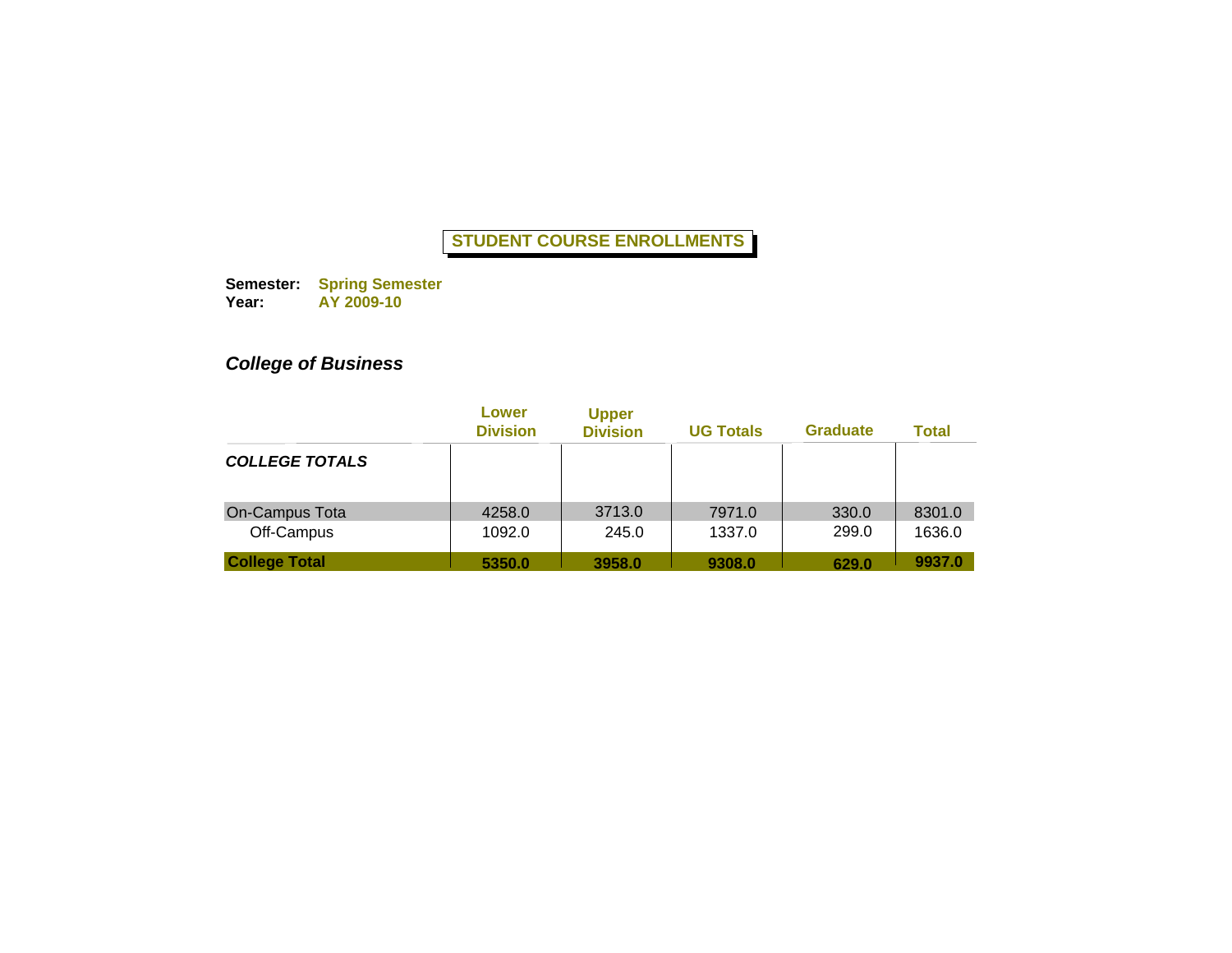**Semester: Year: Spring Semester AY 2009-10**

### *College of Communication, Information, & Media*

|                              | Lower<br><b>Division</b> | <b>Upper</b><br><b>Division</b> | <b>UG Totals</b> | <b>Graduate</b> | <b>Total</b>    |
|------------------------------|--------------------------|---------------------------------|------------------|-----------------|-----------------|
| <b>COLLEGE TOTALS</b>        |                          |                                 |                  |                 |                 |
| On-Campus Tota<br>Off-Campus | 4752.0<br>127.0          | 2329.0<br>114.0                 | 7081.0<br>241.0  | 519.0<br>32.0   | 7600.0<br>273.0 |
| <b>College Total</b>         | 4879.0                   | 2443.0                          | 7322.0           | 551.0           | 7873.0          |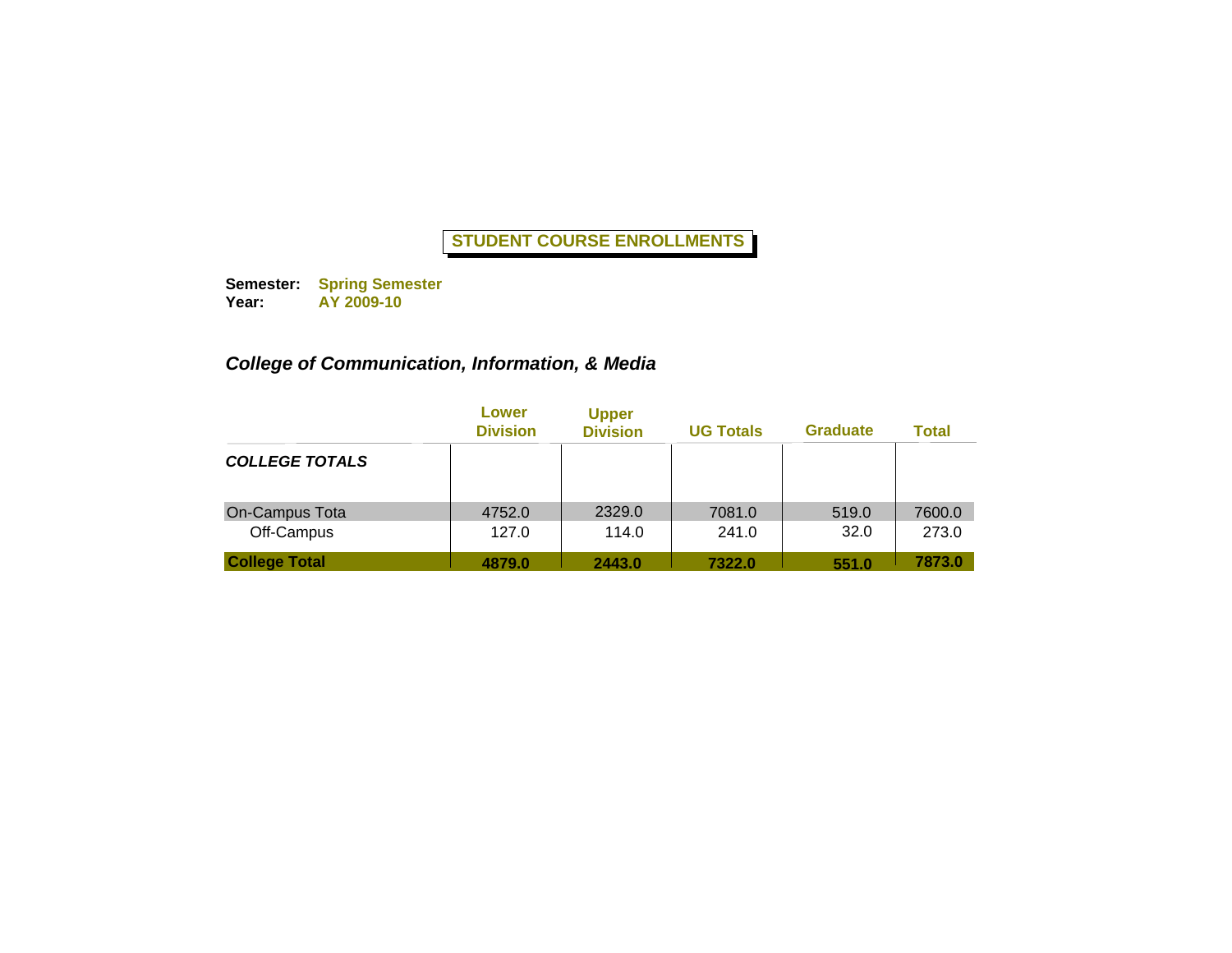**Semester: Year: Spring Semester AY 2009-10**

# *College of Fine Arts*

|                                    | Lower<br><b>Division</b> | <b>Upper</b><br><b>Division</b> | <b>UG Totals</b> | <b>Graduate</b> | <b>Total</b>    |
|------------------------------------|--------------------------|---------------------------------|------------------|-----------------|-----------------|
| <b>COLLEGE TOTALS</b>              |                          |                                 |                  |                 |                 |
| On-Campus Tota                     | 5528.0                   | 2482.0                          | 8010.0           | 335.0           | 8345.0          |
| Off-Campus<br><b>College Total</b> | 246.0<br>5774.0          | 1.0<br>2483.0                   | 247.0<br>8257.0  | 8.0<br>343.0    | 255.0<br>8600.0 |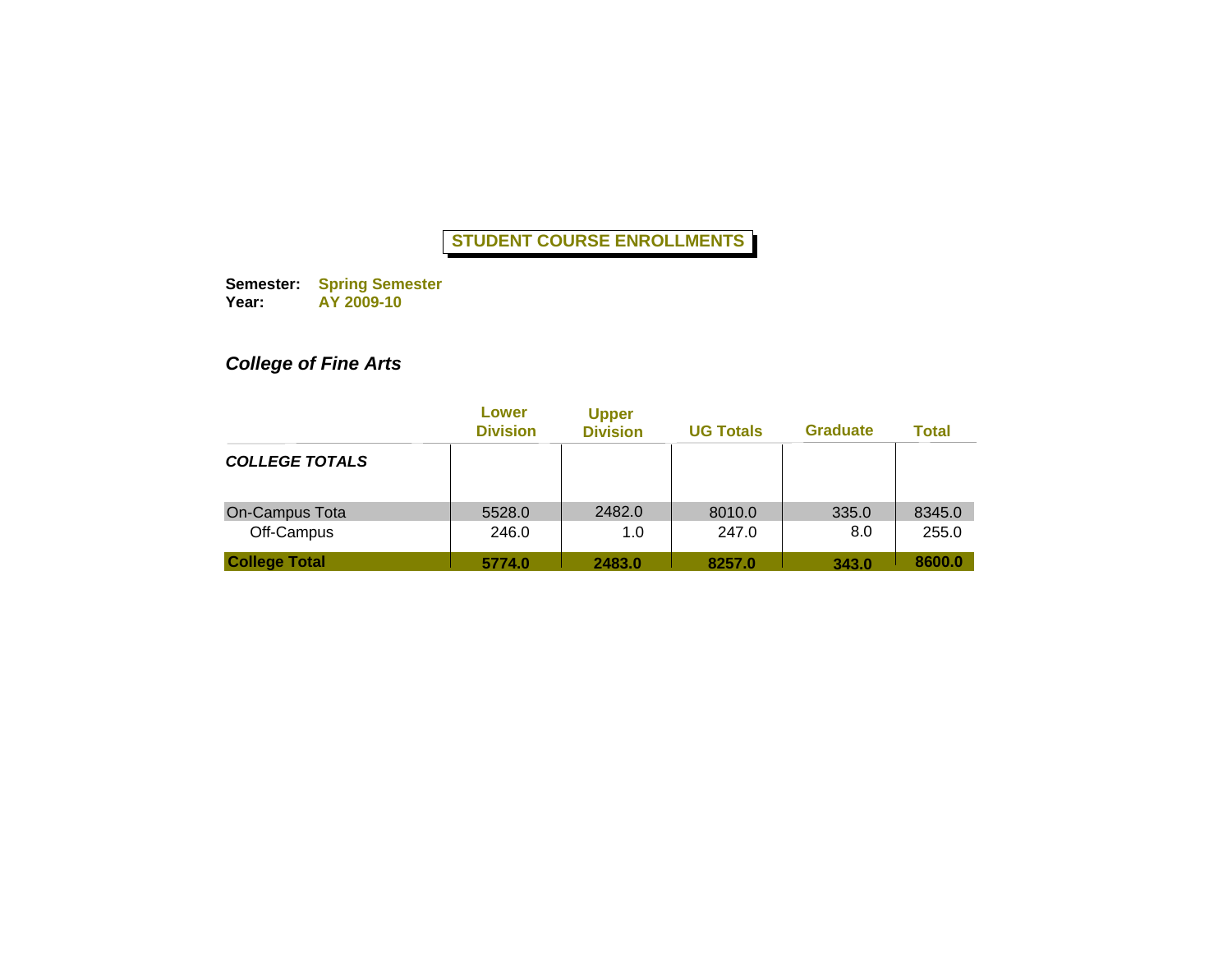**Semester: Year: Spring Semester AY 2009-10**

# *College of Sciences and Humanities*

|                              | Lower<br><b>Division</b> | <b>Upper</b><br><b>Division</b> | <b>UG Totals</b>  | <b>Graduate</b> | <b>Total</b>      |
|------------------------------|--------------------------|---------------------------------|-------------------|-----------------|-------------------|
| <b>COLLEGE TOTALS</b>        |                          |                                 |                   |                 |                   |
| On-Campus Tota<br>Off-Campus | 29380.0<br>2636.0        | 8668.0<br>666.0                 | 38048.0<br>3302.0 | 1754.0<br>84.0  | 39802.0<br>3386.0 |
| <b>College Total</b>         | 32016.0                  | 9334.0                          | 41350.0           | 1838.0          | 43188.0           |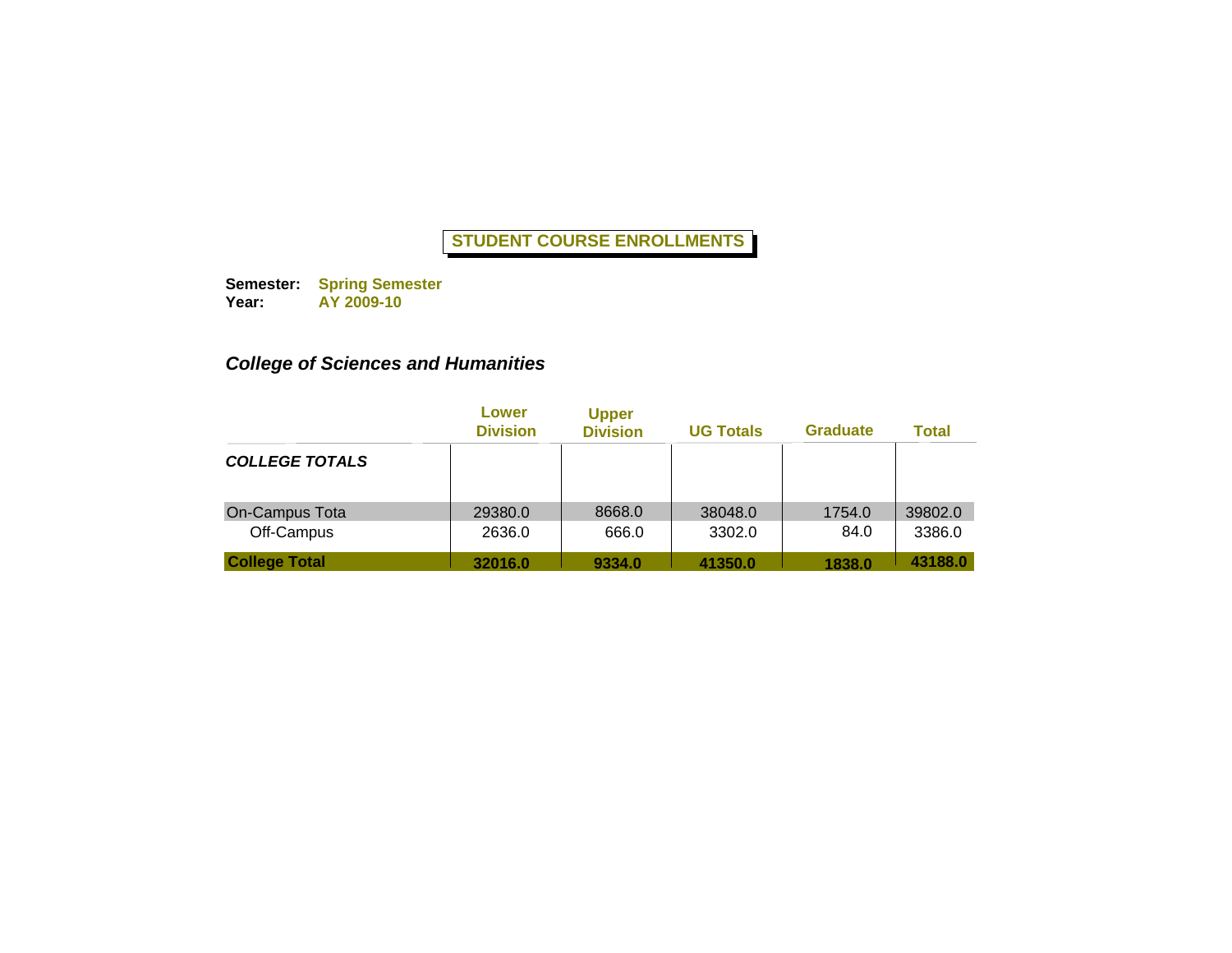**Semester: Year: Spring Semester AY 2009-10**

# *Interdepartmental*

|                              | Lower<br><b>Division</b> | <b>Upper</b><br><b>Division</b> | <b>UG Totals</b> | <b>Graduate</b> | <b>Total</b>  |
|------------------------------|--------------------------|---------------------------------|------------------|-----------------|---------------|
| <b>COLLEGE TOTALS</b>        |                          |                                 |                  |                 |               |
| On-Campus Tota<br>Off-Campus | 368.0<br>3.0             | 157.0<br>18.0                   | 525.0<br>21.0    | 98.0<br>0.0     | 623.0<br>21.0 |
| <b>College Total</b>         | 371.0                    | 175.0                           | 546.0            | 98.0            | 644.0         |